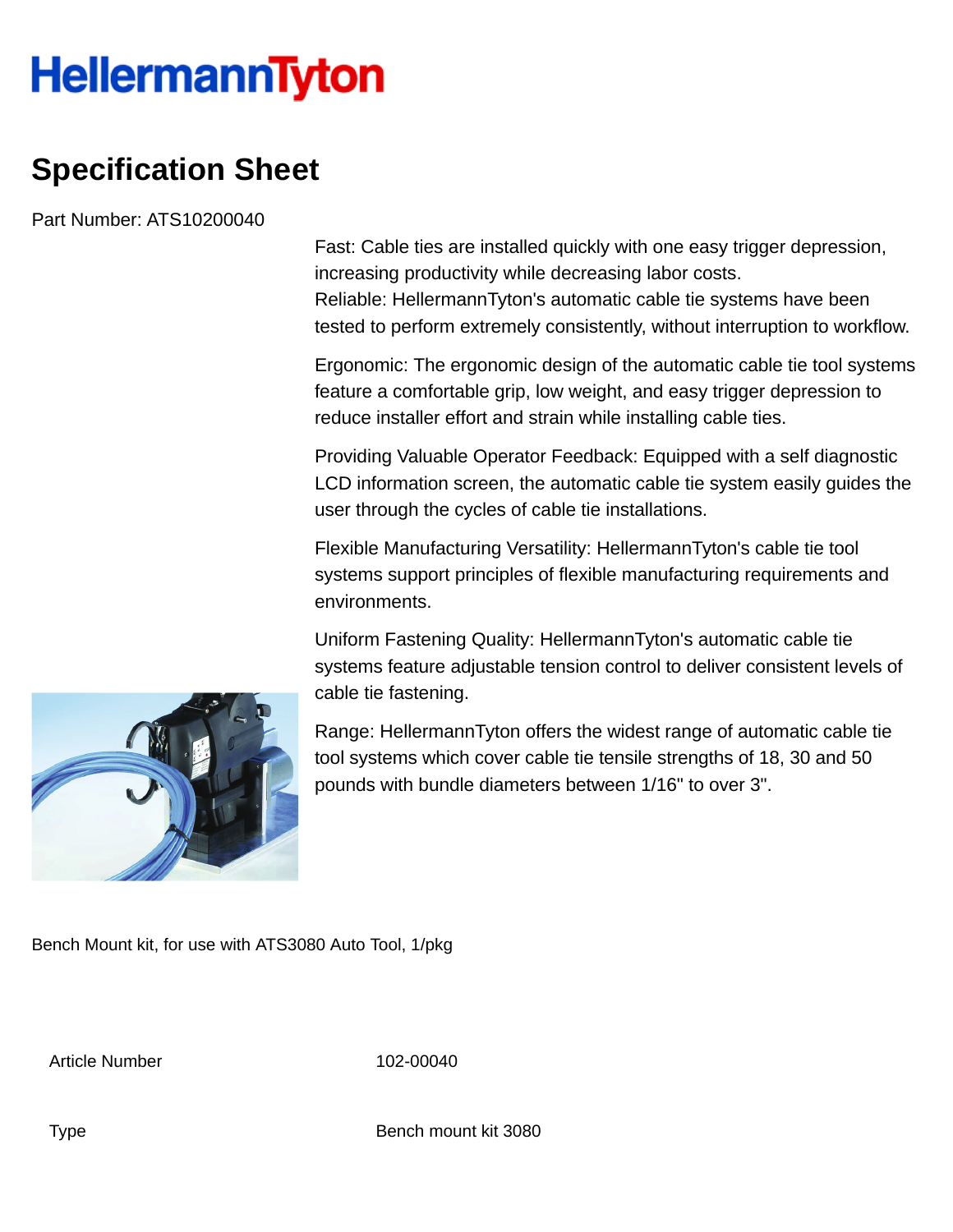| Color                                 | Metal (ML)                                                                                                                                                                                                                                                                                                                                                                                                                                                                                                                                                                                                                                                                                                                                                                                                                                                                                                         |
|---------------------------------------|--------------------------------------------------------------------------------------------------------------------------------------------------------------------------------------------------------------------------------------------------------------------------------------------------------------------------------------------------------------------------------------------------------------------------------------------------------------------------------------------------------------------------------------------------------------------------------------------------------------------------------------------------------------------------------------------------------------------------------------------------------------------------------------------------------------------------------------------------------------------------------------------------------------------|
| <b>Quantity Per</b>                   | carton                                                                                                                                                                                                                                                                                                                                                                                                                                                                                                                                                                                                                                                                                                                                                                                                                                                                                                             |
| <b>Product Description</b>            | HellermannTyton's ATS3080 automatically installs cable ties for<br>bundles up to 3.14" in diameter with one trigger depression. This<br>innovative system utilizes strap and closures (ordered separately) to<br>achieve a waste free system. The ATS3080 uses only the required<br>strap length for the diameter. The strap is outside serrated so that it<br>will not damage sensitive wires and cable bundles. This<br>well-balanced tool has ergonomic benefits that include low weight<br>and a comfortable hand grip which reduce operator strain and injury<br>while installing cable ties. The ATS3080 possesses an LED panel<br>which makes it easier to maintain and operate the tool. The ATS3080<br>has three jaw diameters available; 1.18" (30mm), 1.96" (50mm), 3.14"<br>(80mm). After the jaws are easily interchanged, further tool<br>adjustment between the three jaw diameters is unnecessary. |
| <b>Short Description</b>              | Bench Mount kit, for use with ATS3080 Auto Tool, 1/pkg                                                                                                                                                                                                                                                                                                                                                                                                                                                                                                                                                                                                                                                                                                                                                                                                                                                             |
| <b>Global Part Name</b>               | Bench mount kit 3080-AL-ML                                                                                                                                                                                                                                                                                                                                                                                                                                                                                                                                                                                                                                                                                                                                                                                                                                                                                         |
| Contents of pkg/kit                   | <b>Bench Mount Kit</b>                                                                                                                                                                                                                                                                                                                                                                                                                                                                                                                                                                                                                                                                                                                                                                                                                                                                                             |
|                                       |                                                                                                                                                                                                                                                                                                                                                                                                                                                                                                                                                                                                                                                                                                                                                                                                                                                                                                                    |
| <b>Bundle Diameter Min (Metric)</b>   | 0.0                                                                                                                                                                                                                                                                                                                                                                                                                                                                                                                                                                                                                                                                                                                                                                                                                                                                                                                |
| <b>Bundle Diameter Max (Imperial)</b> | 3.15                                                                                                                                                                                                                                                                                                                                                                                                                                                                                                                                                                                                                                                                                                                                                                                                                                                                                                               |
| <b>Bundle Diameter Max (Metric)</b>   | 80.0                                                                                                                                                                                                                                                                                                                                                                                                                                                                                                                                                                                                                                                                                                                                                                                                                                                                                                               |